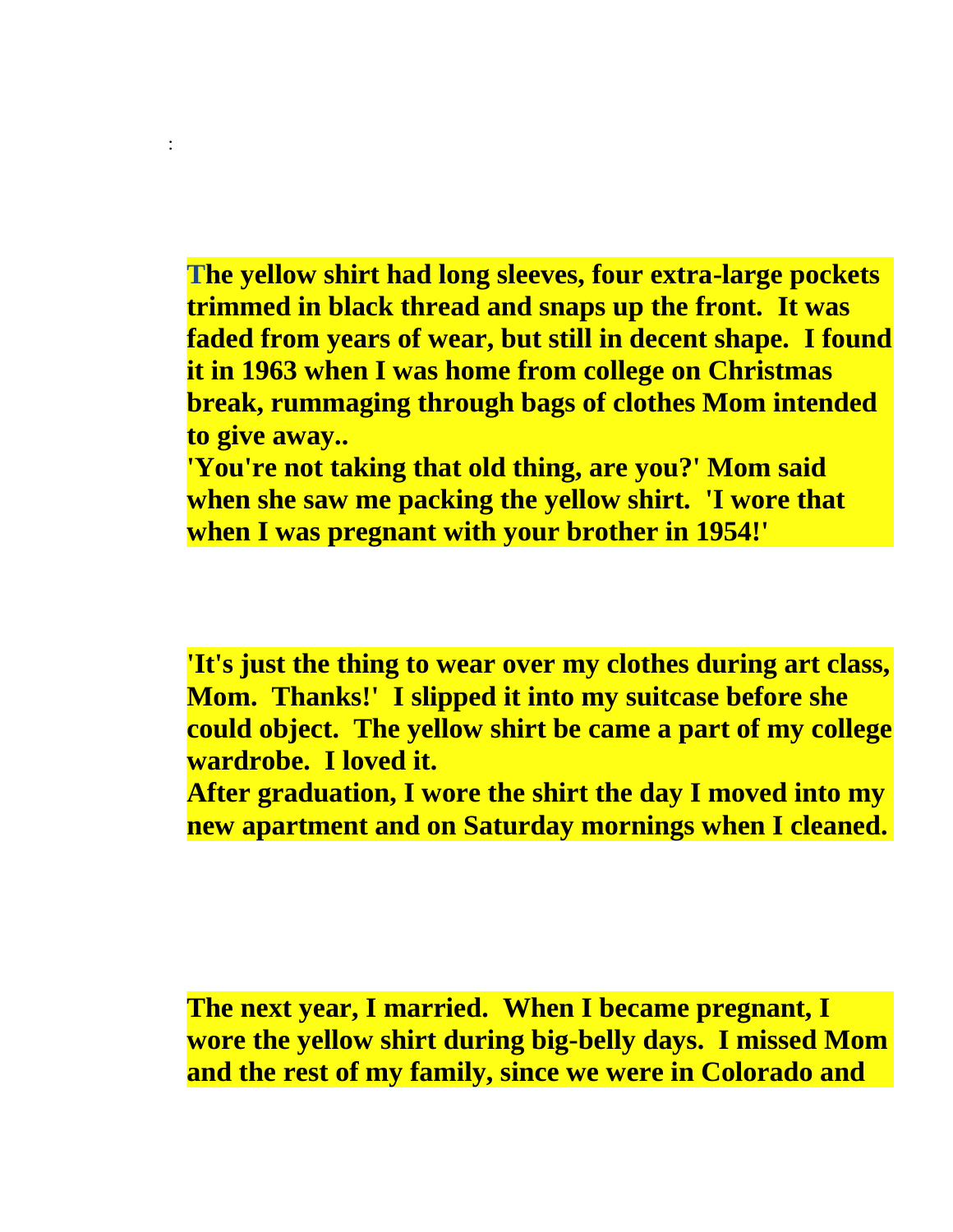**they were in Illinois . But, that shirt helped. I smiled, remembering that Mother had worn it when she was pregnant, 25 years earlier.**

**That Christmas, mindful of the warm feelings the shirt had given me, I patched one elbow, wrapped it in holiday paper and sent it to Mom. When Mom wrote to thank me for her 'real' gifts, she said the yellow shirt was lovely. She never mentioned it again..**

**The next year, my husband, daughter and I stopped at Mom and Dad's to pick up some furniture. Days later, when we uncrated the kitchen table, I noticed something yellow taped to its bottom. The shirt!**

**And so the pattern was set.**

**On our next visit home, I secretly placed the shirt under Mom and Dad's mattress I don't know how long it took for her to find it, but almost two years passed before I discovered it under the base of our living-room floor lamp. The yellow shirt was just what I needed now while**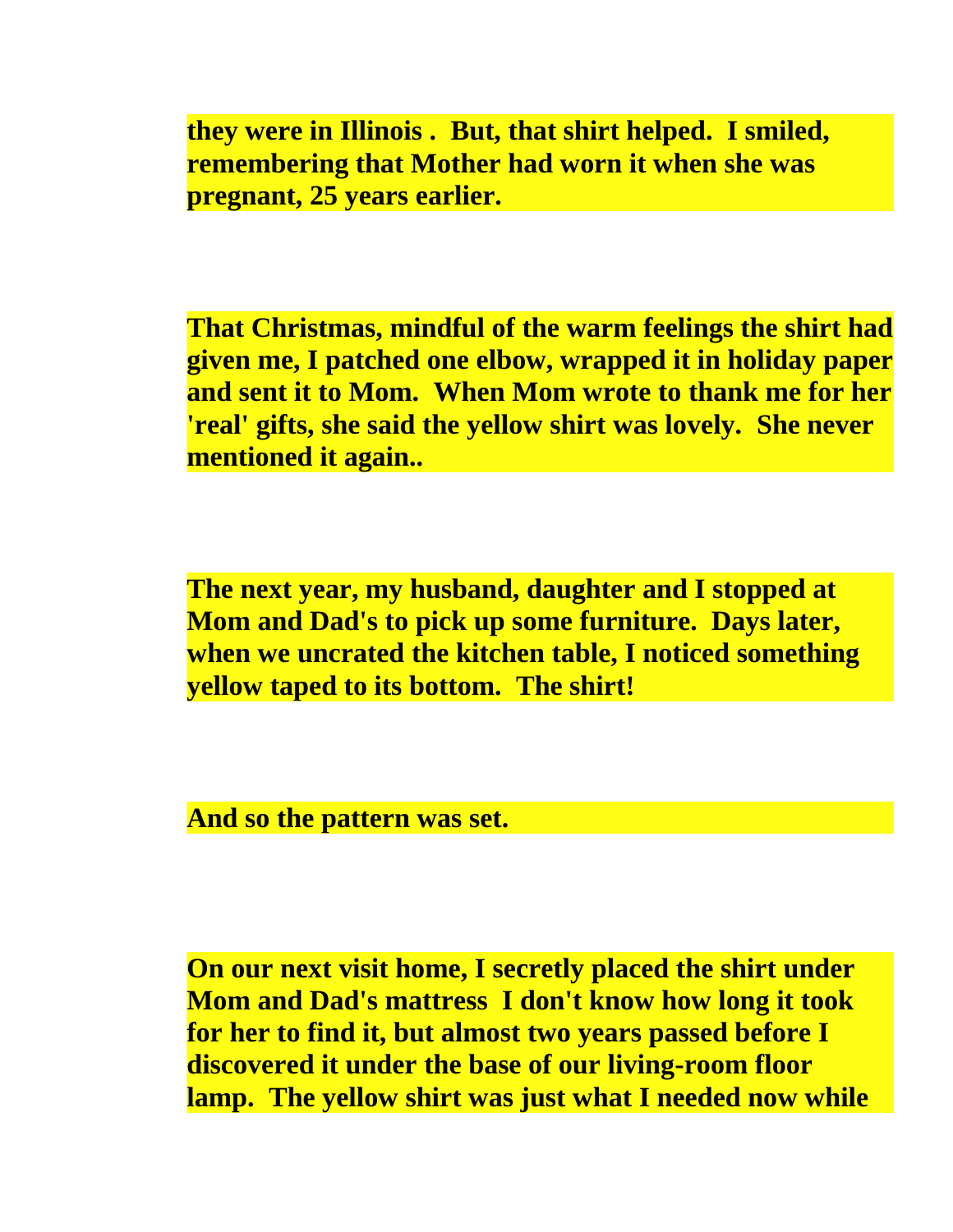**refinishing furniture. The walnut stains added character.**

**In 1975 my husband and I divorced. With my three children, I prepared to move back to Illinois . As I packed, a deep depression overtook me. I wondered if I could make it on my own. I wondered if I would find a job. I paged through the Bible, looking for comfort. In Ephesians, I read, 'So use every piece of God's armor to resist the enemy whenever he attacks, and when it is all over, you will be standing up.'**

**I tried to picture myself wearing God's armor, but all I saw was the stained yellow shirt.. Slowly, it dawned on me.. Wasn't my mother's love a piece of God's armor? My courage was renewed.**

**Unpacking in our new home, I knew I had to get the shirt back to Mother. The next time I visited her, I tucked it in her bottom dresser drawer**

**Meanwhile, I found a good job at a radio station. A year**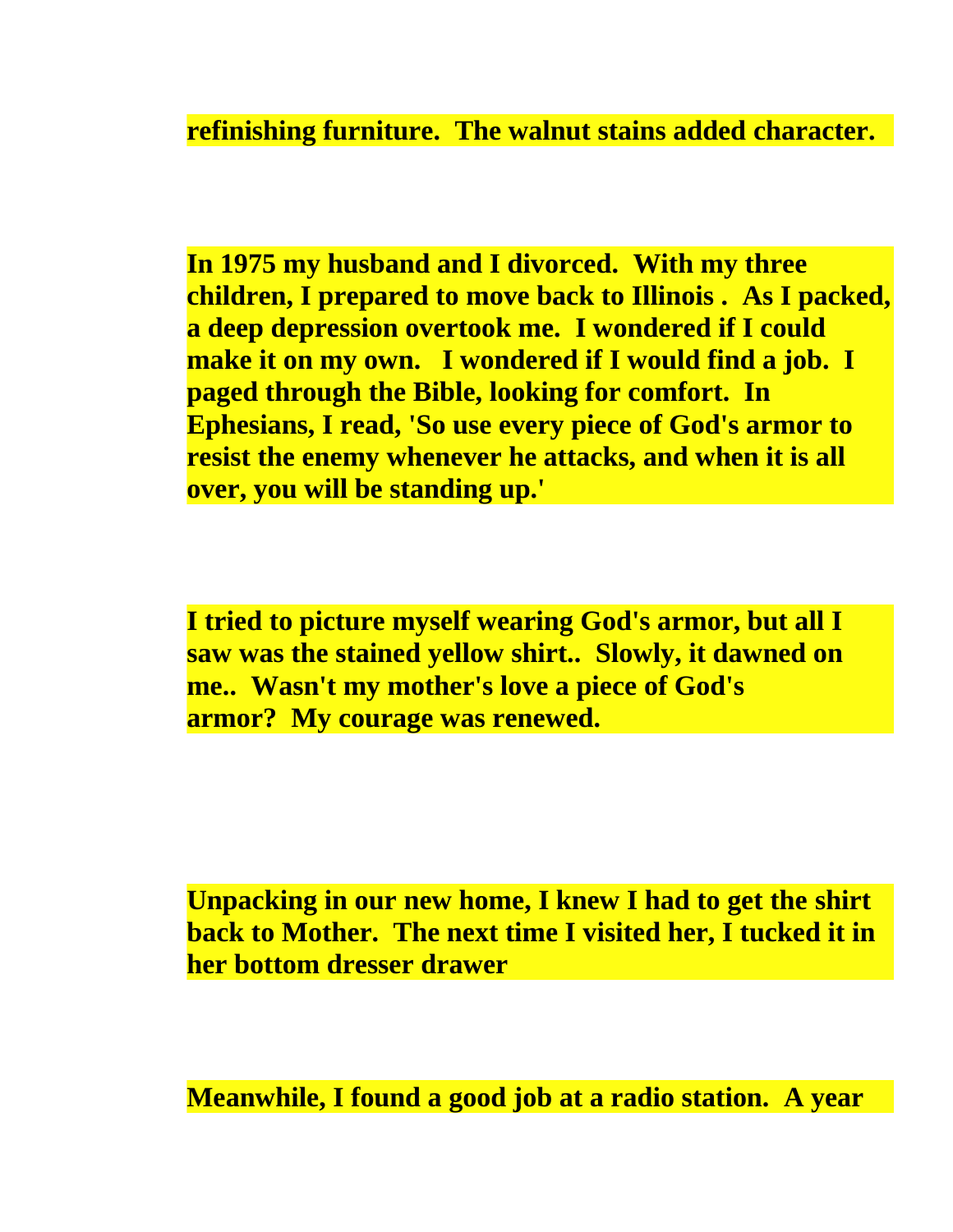**later I discovered the yellow shirt hidden in a rag bag in my cleaning closet.**

**Something new had been added. Embroidered in bright green across the breast pocket were the words 'I BELONG TO PAT.'**

**Not to be outdone, I got out my own embroidery materials and added an apostrophe and seven more letters. Now the shirt proudly proclaimed, 'I BELONG TO PAT'S MOTHER.' But I didn't stop there. I zig-zagged all the frayed seams, then had a friend mail the shirt in a fancy box to Mom from Arlington , VA. We enclosed an official looking letter from 'The Institute for the Destitute,' announcing that she was the recipient of an award for good deeds..**

**I would have given anything to see Mom's face when she opened the box. But, of course, she never mentioned it..**

**Two years later, in 1978, I remarried. The day of our wedding, Harold and I put our car in a friend's garage to avoid practical jokers. After the wedding, while my husband drove us to our honeymoon suite, I reached for a pillow in the car to rest my head. It felt lumpy. I unzipped**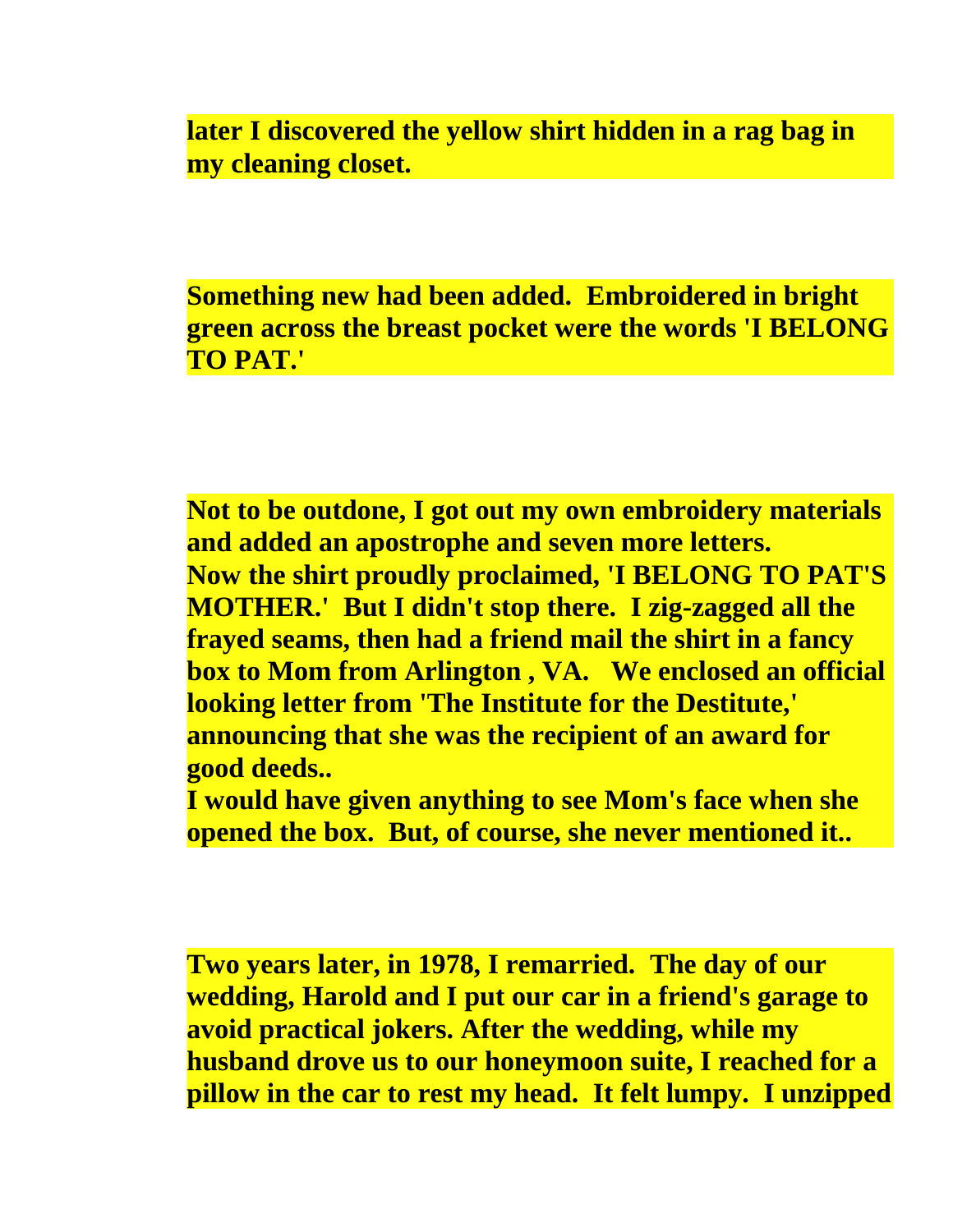**the case and found, wrapped in wedding paper, the yellow shirt. Inside a pocket was a note: 'Read John 14:27-29. I love you both, Mother.'**

**That night I paged through the Bible in a hotel room and found the verses: 'I am leaving you with a gift: peace of mind and heart. And the peace I give isn't fragile like the peace the world gives.. So don't be troubled or afraid. Remember what I told you: I am going away, but I will come back to you again. If you really love me, you will be very happy for me, for now I can go to the Father, who is greater than I am.. I have told you these things before they happen so that when they do, you will believe in me.'**

**The shirt was Mother's final gift. She had known for three months that she had terminal Lou Gehrig's disease. Mother died the following year at age 57.**

**I was tempted to send the yellow shirt with her to her grave. But I'm glad I didn't, because it is a vivid reminder of the love-filled game she and I played for 16 years. Besides, my older daughter is in college now, majoring in art. And every art student needs a baggy**